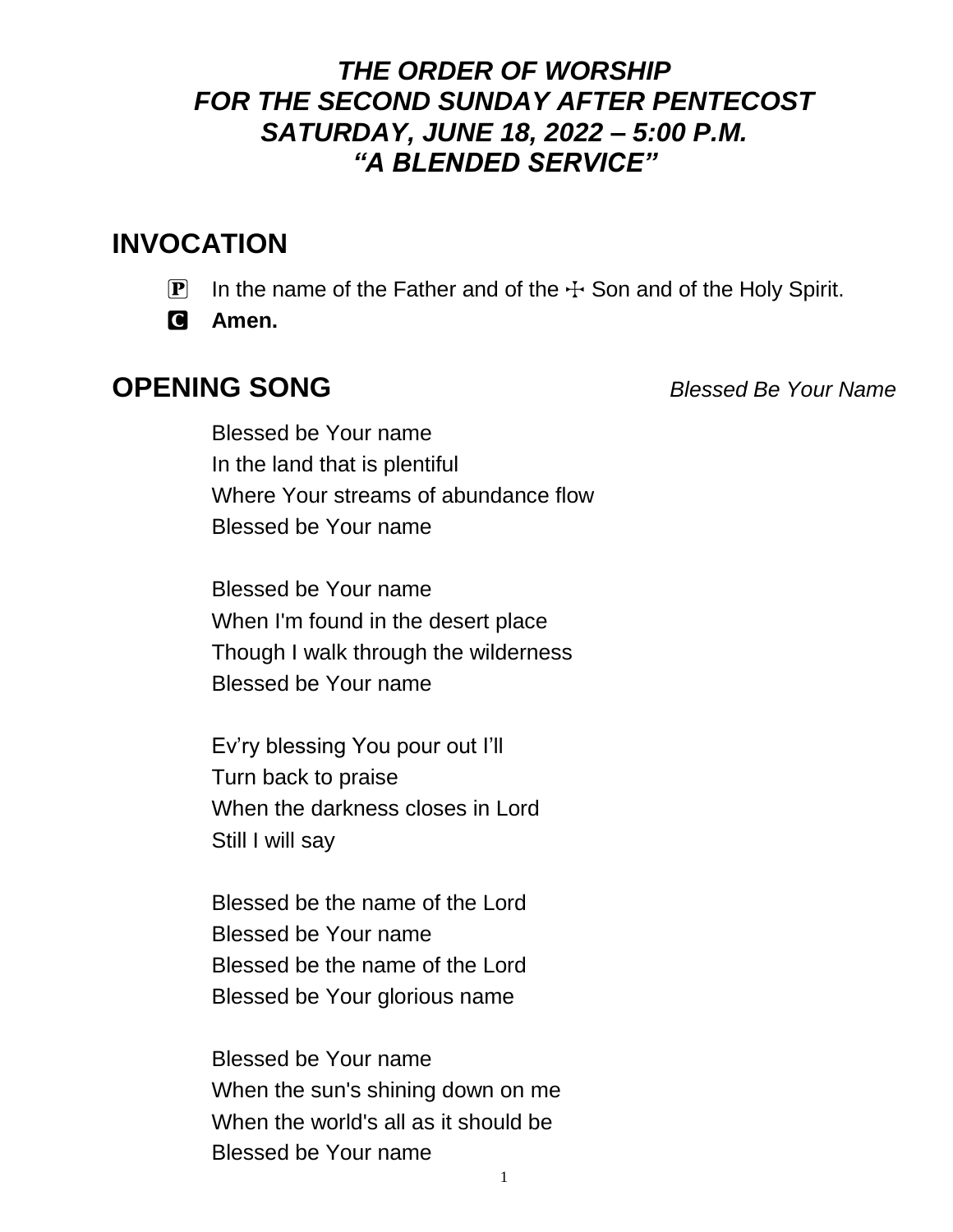Blessed be Your name On the road marked with suffering Though there's pain in the offering Blessed be Your name

Ev'ry blessing You pour out I'll Turn back to praise When the darkness closes in Lord Still I will say

Blessed be the name of the Lord Blessed be Your name Blessed be the name of the Lord Blessed be Your glorious name

You give and take away You give and take away My heart will always say Lord blessed be Your name

You give and take away You give and take away My heart will always say Lord blessed be Your name

Blessed be the name of the Lord Blessed be Your name Blessed be the name of the Lord Blessed be Your glorious name

Text: Matt Redman

Text: © 2002 CCLI CCLI Song # 3798438 Beth Redman | Matt Redman © 2002 Thankyou Music (Admin. by Capitol CMG Publishing) For use solely with the SongSelect. Terms of Use. All rights reserved. www.ccli.com CCLI License # 296521. Used by permission: CCLI no. 296521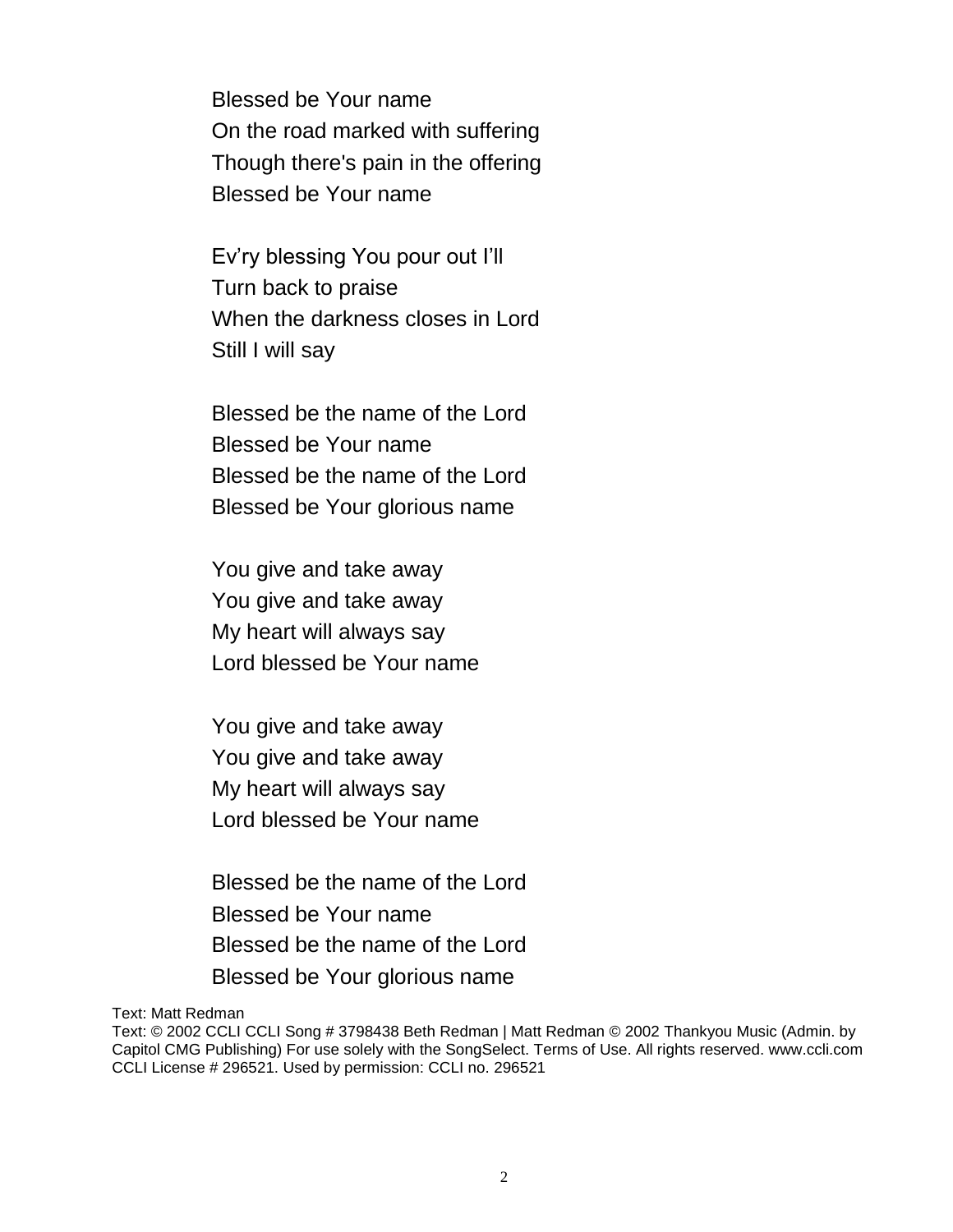## **OPENING SENTENCES**



- C **Save me, O my God!**
- $\mathbf{P}$  O LORD, how many are my foes! Many are rising against me;
- C **many are saying of my soul, there is no salvation for him in God.**
- P Arise, O LORD!
- C **Save me, O my God!**
- $\mathbf{P}$  But You, O LORD, are a shield about me, my glory, and the lifter of my head.
- C **I cried aloud to the LORD, and He answered me from His holy hill.**
- P Arise, O LORD!
- C **Save me, O my God!**
- $\left| \mathbf{P} \right|$  I lay down and slept; I woke again, for the LORD sustained me.
- C **I will not be afraid of many thousands of people who have set themselves against me all around.**
- P Salvation belongs to the LORD; Your blessing be on Your people! Arise, O LORD!
- C **Save me, O my God!**
- $\mathbf{P}$  Return to your home,
- C **and declare how much God has done for you.**

## **CONFESSION AND ABSOLUTION**

- $\mathbf{P}$  We come before our Lord in confession, no longer as slaves, but as God's own children and as heirs of all He graciously gives.
- C **We confess we often remain captive and enslaved to our sin and have neglected the name You have given us as Your children.**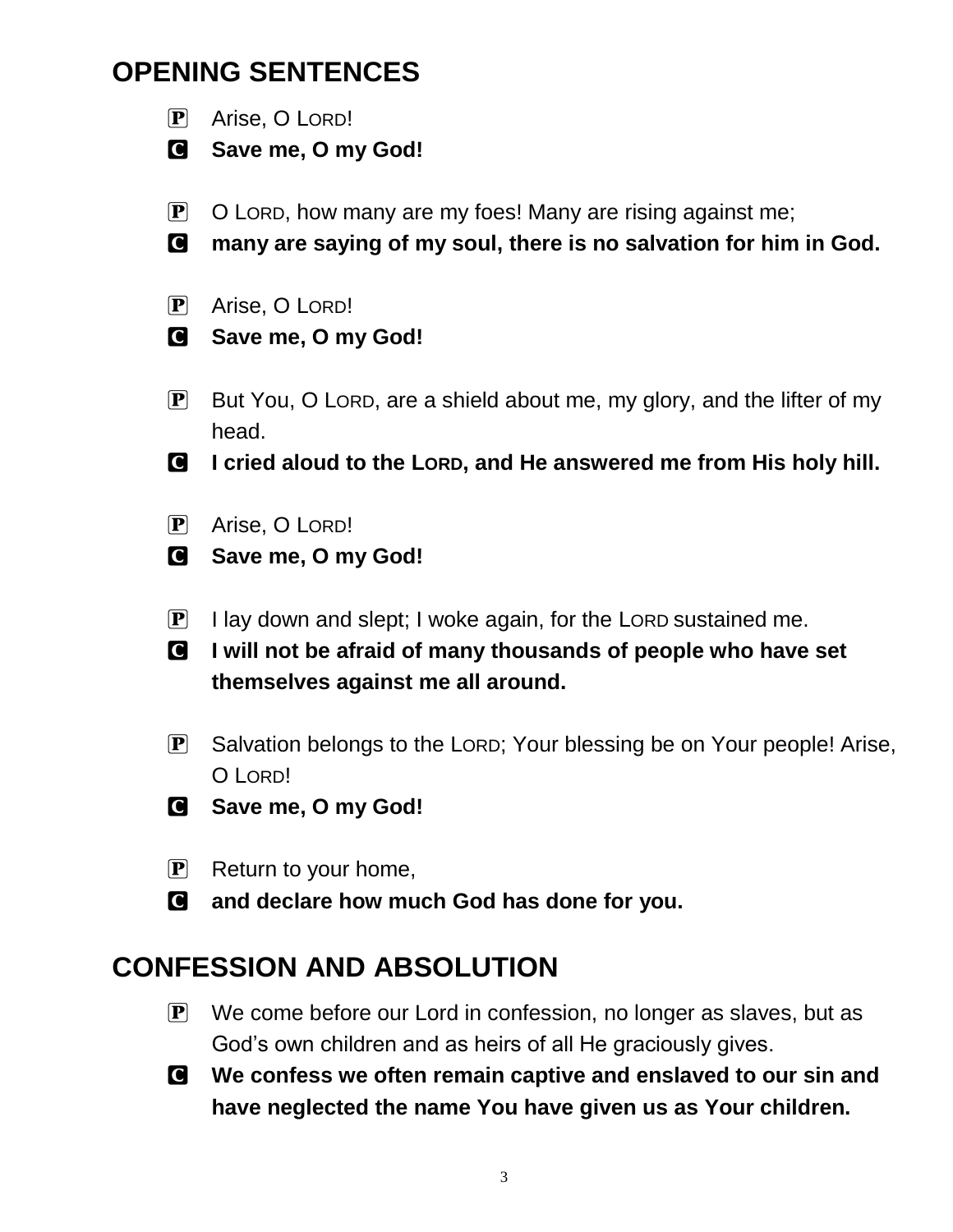- $\mathbf{P}$  Like those in Isaiah's day, we are a rebellious people who walk in a way that is neither good nor faithful, following our own devices and desires.
- C **We, on our own, have no right to be called Your heirs or to receive Your blessings.**
- $\mathbf{P}$  For the many times we forget Christ's power and victory and all we ever need fear in this body and life,
- C **forgive us, renew us, and lead us, that we may delight in Your will and walk in Your ways to the glory of Your holy name. Amen.**
- $\mathbf{P}$  In spite of our sin, the Lord gives His grace and good news of hope, promise, and victory. To the people in Isaiah's day and to us, He speaks: " 'Do not destroy it, for there is a blessing in it,' so I will do for My servants' sake. . . . I will bring forth offspring from Jacob, and from Judah possessors of My mountains; My chosen shall possess it, and My servants shall dwell there."

Through the mercy and sacrifice of our Lord Jesus, and in spite of our sinful nature and willful breaking of His Law given out of love, He calls us His children and His heirs to set us free and to live in the victory He has won for us. Through Christ alone we have gained access to His grace by which we now stand. As a called and ordained servant of Christ and by His authority, I therefore announce the grace of God to all of you that your sins are forgiven in the name of the Father and of the  $H$  Son and of the Holy Spirit.

C **Amen.**

## **SHARING GOD'S PEACE**

## **SALUTATION**

- $\mathbf{P}$  The Lord be with you.
- C **And also with you.**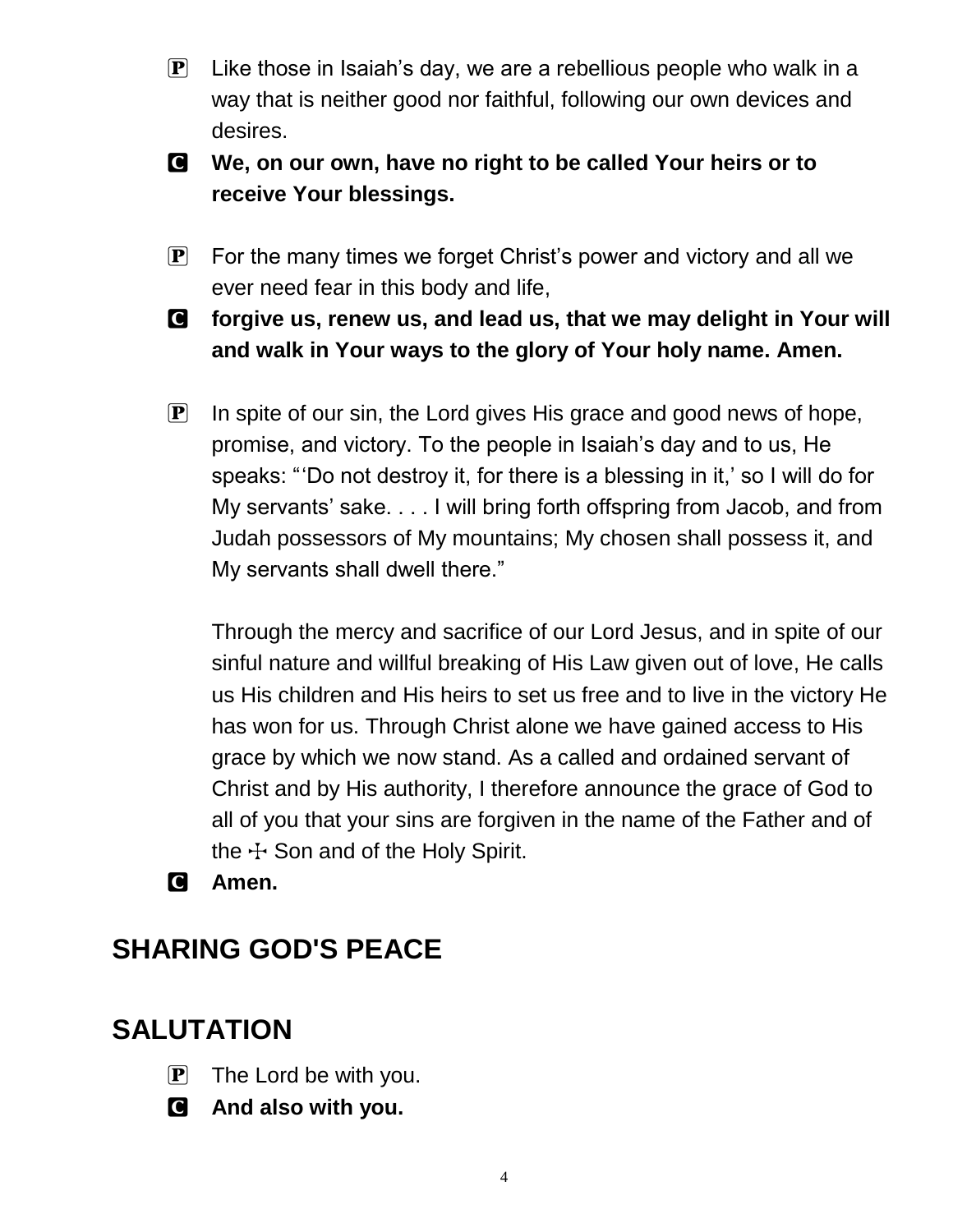## **PRAYER OF THE DAY**

#### $\left[ \mathbf{P} \right]$  Let us pray.

O God, You have prepared for those who love You such good things as surpass our understanding. Cast out all sins and evil desires from us, and pour into our hearts Your Holy Spirit to guide us into all blessedness; through Jesus Christ, Your Son, our Lord, who lives and reigns with You and the Holy Spirit, one God, now and forever.

C **Amen.**

# **OLD TESTAMENT READING** *Isaiah 65:1–9*

I was ready to be sought by those who did not ask for me;

I was ready to be found by those who did not seek me.

I said, "Here am I, here am I,"

to a nation that was not called by my name.

I spread out my hands all the day

to a rebellious people,

who walk in a way that is not good,

following their own devices;

a people who provoke me

to my face continually,

sacrificing in gardens

and making offerings on bricks;

who sit in tombs,

and spend the night in secret places;

who eat pig's flesh,

and broth of tainted meat is in their vessels;

who say, "Keep to yourself,

do not come near me, for I am too holy for you."

These are a smoke in my nostrils,

a fire that burns all the day.

Behold, it is written before me:

"I will not keep silent, but I will repay;

I will indeed repay into their bosom

both your iniquities and your fathers' iniquities together,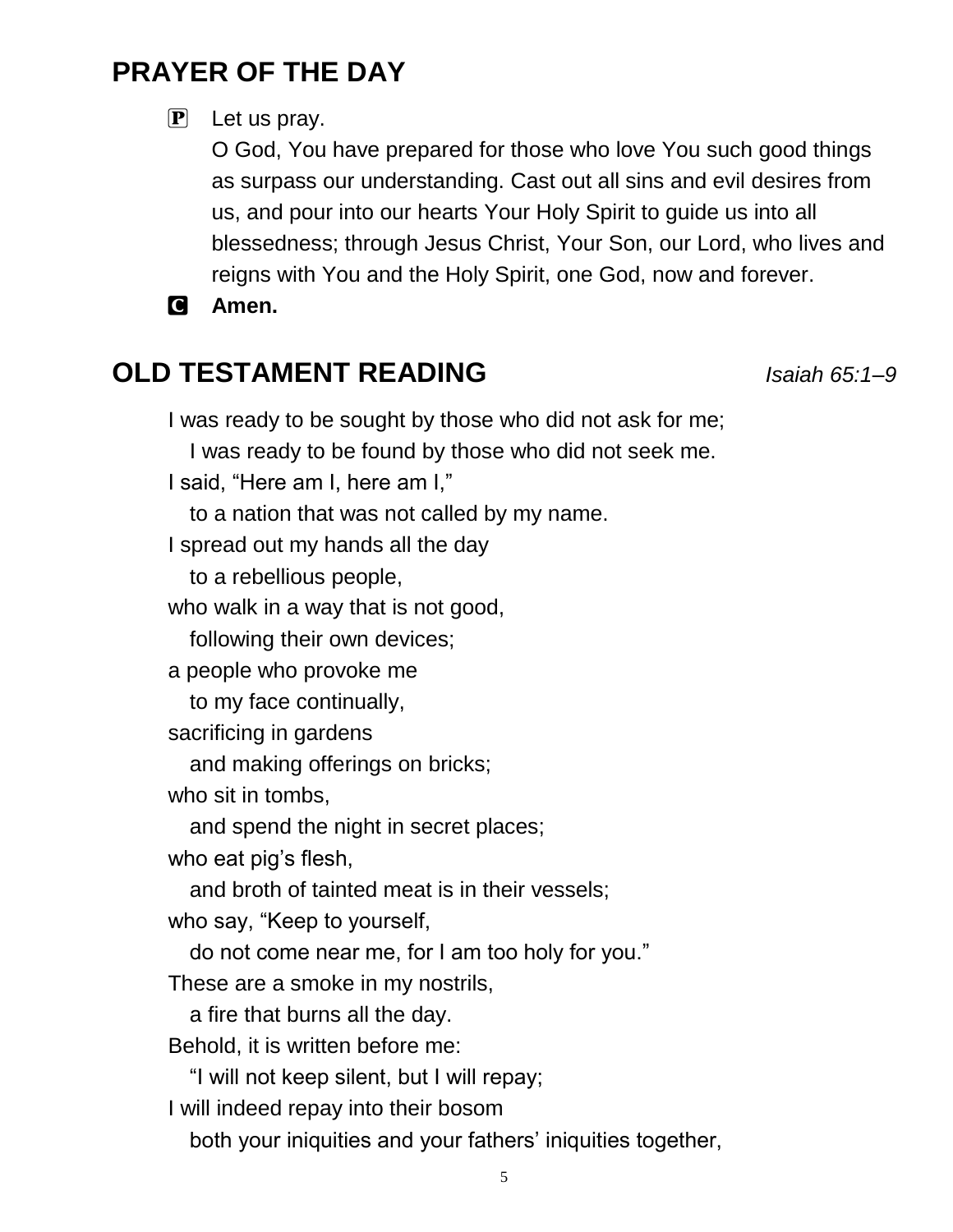says the LORD; because they made offerings on the mountains and insulted me on the hills, I will measure into their bosom payment for their former deeds." Thus says the LORD: "As the new wine is found in the cluster, and they say, 'Do not destroy it, for there is a blessing in it,' so I will do for my servants' sake, and not destroy them all. I will bring forth offspring from Jacob, and from Judah possessors of my mountains; my chosen shall possess it, and my servants shall dwell there."

#### **NEW TESTAMENT READING** *Galatians 3:23—4:7*

Now before faith came, we were held captive under the law, imprisoned until the coming faith would be revealed. So then, the law was our guardian until Christ came, in order that we might be justified by faith. But now that faith has come, we are no longer under a guardian, for in Christ Jesus you are all sons of God, through faith. For as many of you as were baptized into Christ have put on Christ. There is neither Jew nor Greek, there is neither slave nor free, there is neither male nor female, for you are all one in Christ Jesus. And if you are Christ's, then you are Abraham's offspring, heirs according to promise.

I mean that the heir, as long as he is a child, is no different from a slave, though he is the owner of everything, but he is under guardians and managers until the date set by his father. In the same way we also, when we were children, were enslaved to the elementary principles of the world. But when the fullness of time had come, God sent forth his Son, born of woman, born under the law, to redeem those who were under the law, so that we might receive adoption as sons. And because you are sons, God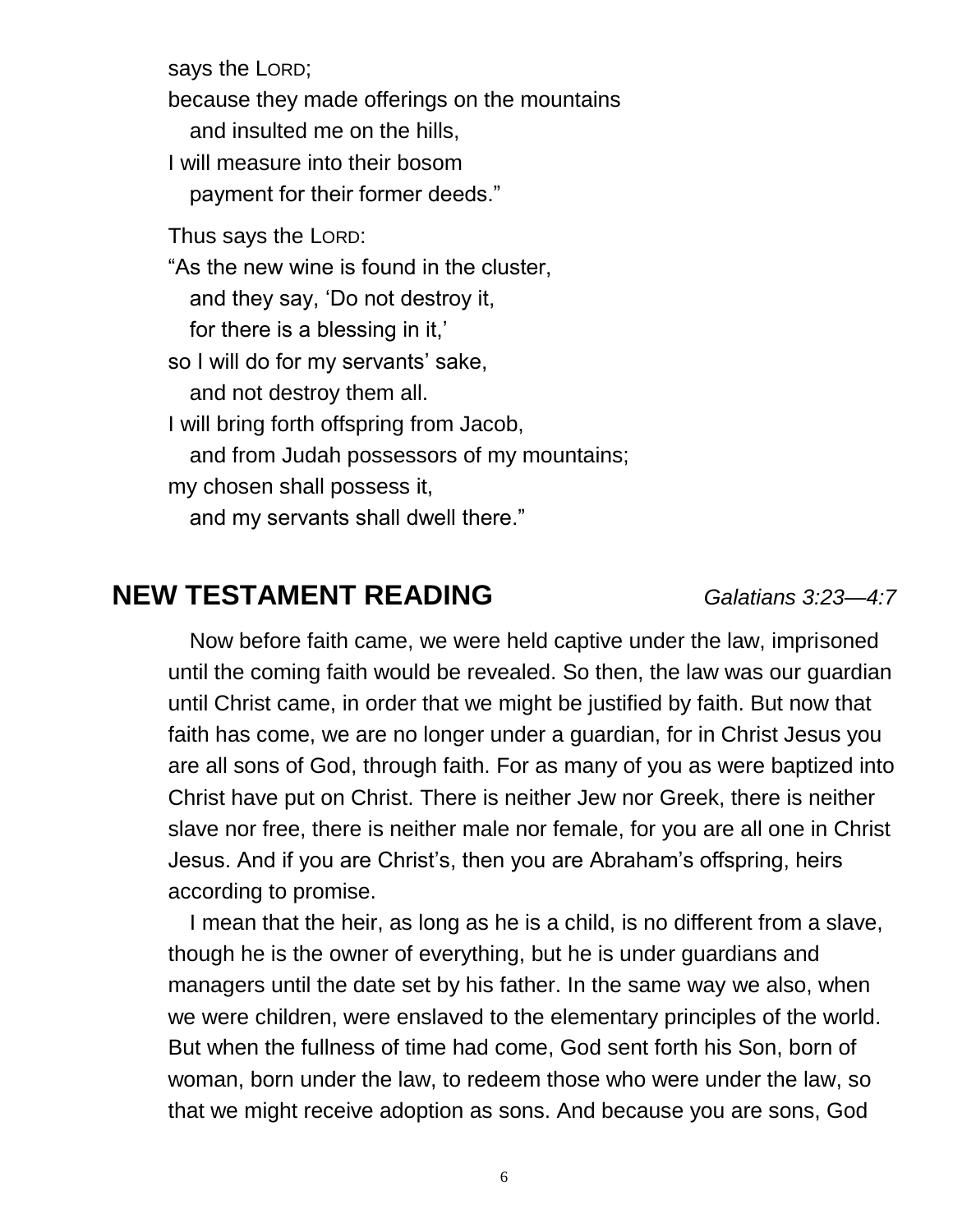has sent the Spirit of his Son into our hearts, crying, "Abba! Father!" So you are no longer a slave, but a son, and if a son, then an heir through God.

## **HOLY GOSPEL** *Luke 8:26–39*

Then they sailed to the country of the Gerasenes, which is opposite Galilee. When Jesus had stepped out on land, there met him a man from the city who had demons. For a long time he had worn no clothes, and he had not lived in a house but among the tombs. When he saw Jesus, he cried out and fell down before him and said with a loud voice, "What have you to do with me, Jesus, Son of the Most High God? I beg you, do not torment me." For he had commanded the unclean spirit to come out of the man. (For many a time it had seized him. He was kept under guard and bound with chains and shackles, but he would break the bonds and be driven by the demon into the desert.) Jesus then asked him, "What is your name?" And he said, "Legion," for many demons had entered him. And they begged him not to command them to depart into the abyss. Now a large herd of pigs was feeding there on the hillside, and they begged him to let them enter these. So he gave them permission. Then the demons came out of the man and entered the pigs, and the herd rushed down the steep bank into the lake and were drowned.

When the herdsmen saw what had happened, they fled and told it in the city and in the country. Then people went out to see what had happened, and they came to Jesus and found the man from whom the demons had gone, sitting at the feet of Jesus, clothed and in his right mind, and they were afraid. And those who had seen it told them how the demonpossessed man had been healed. Then all the people of the surrounding country of the Gerasenes asked him to depart from them, for they were seized with great fear. So he got into the boat and returned. The man from whom the demons had gone begged that he might be with him, but Jesus sent him away, saying, "Return to your home, and declare how much God has done for you." And he went away, proclaiming throughout the whole city how much Jesus had done for him.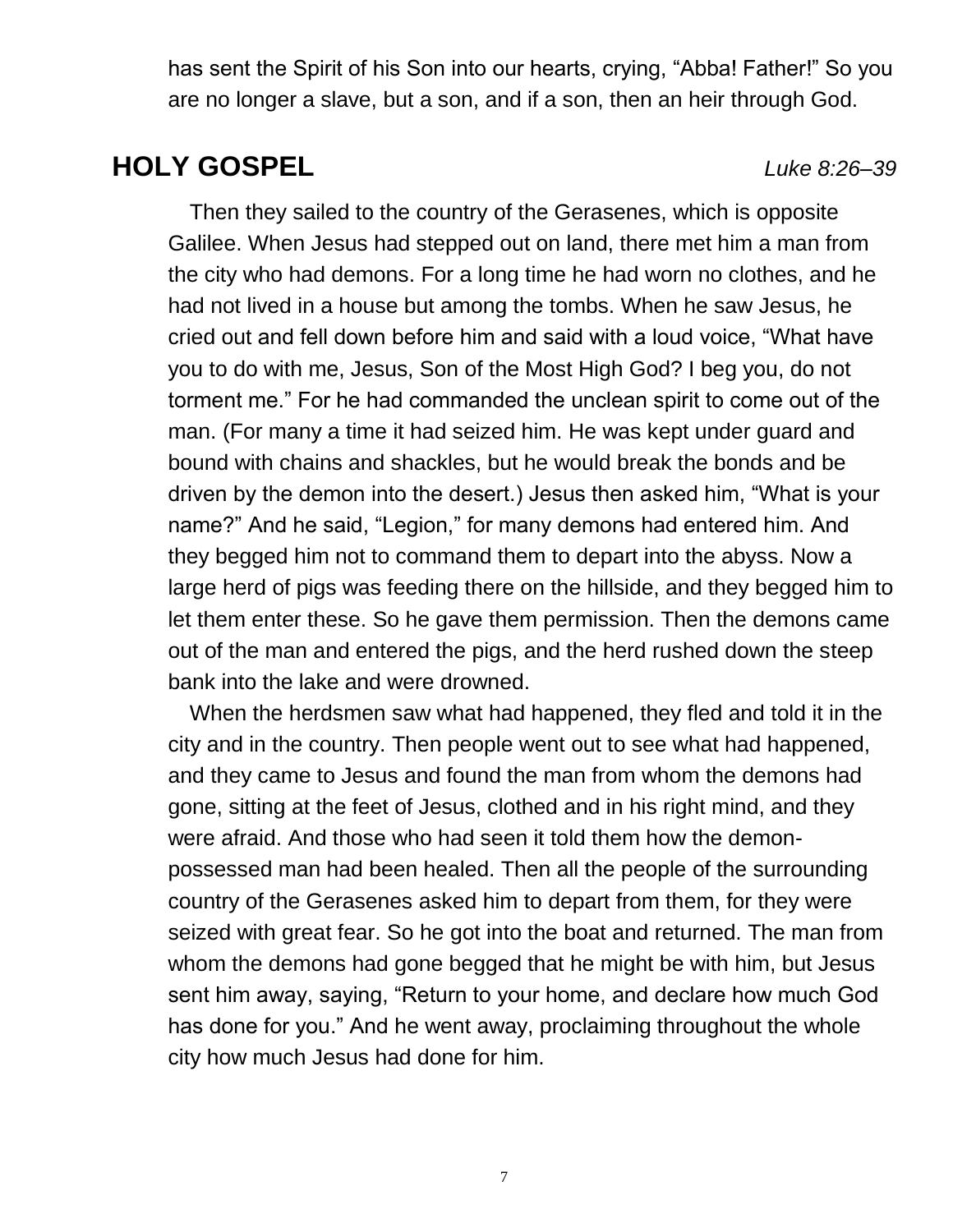## **SONG OF THE DAY** *862 Oh, Blest the House*

- 1 Oh, blest the house, whate'er befall, Where Jesus Christ is all in all! A home that is not wholly His— How sad and poor and dark it is!
- 4 Oh, blest that house; it prospers well. In peace and joy the parents dwell, And in their children's lives is shown How richly God can bless His own.
- 5 Then here will I and mine today A solemn promise make and say: Though all the world forsake His Word, I and my house will serve the Lord!

Text: Christoph Carl Ludwig von Pfeil, 1712–84; tr. Catherine Winkworth, 1827–78, alt. Text: Public domain

**SERMON** *Seeing Past the Problem*

## **APOSTLES' CREED**

C **I believe in God, the Father Almighty, maker of heaven and earth.**

**And in Jesus Christ, His only Son, our Lord, who was conceived by the Holy Spirit, born of the virgin Mary, suffered under Pontius Pilate, was crucified, died and was buried. He descended into hell. The third day He rose again from the dead. He ascended into heaven and sits at the right hand of God the Father Almighty. From thence He will come to judge the living and the dead.**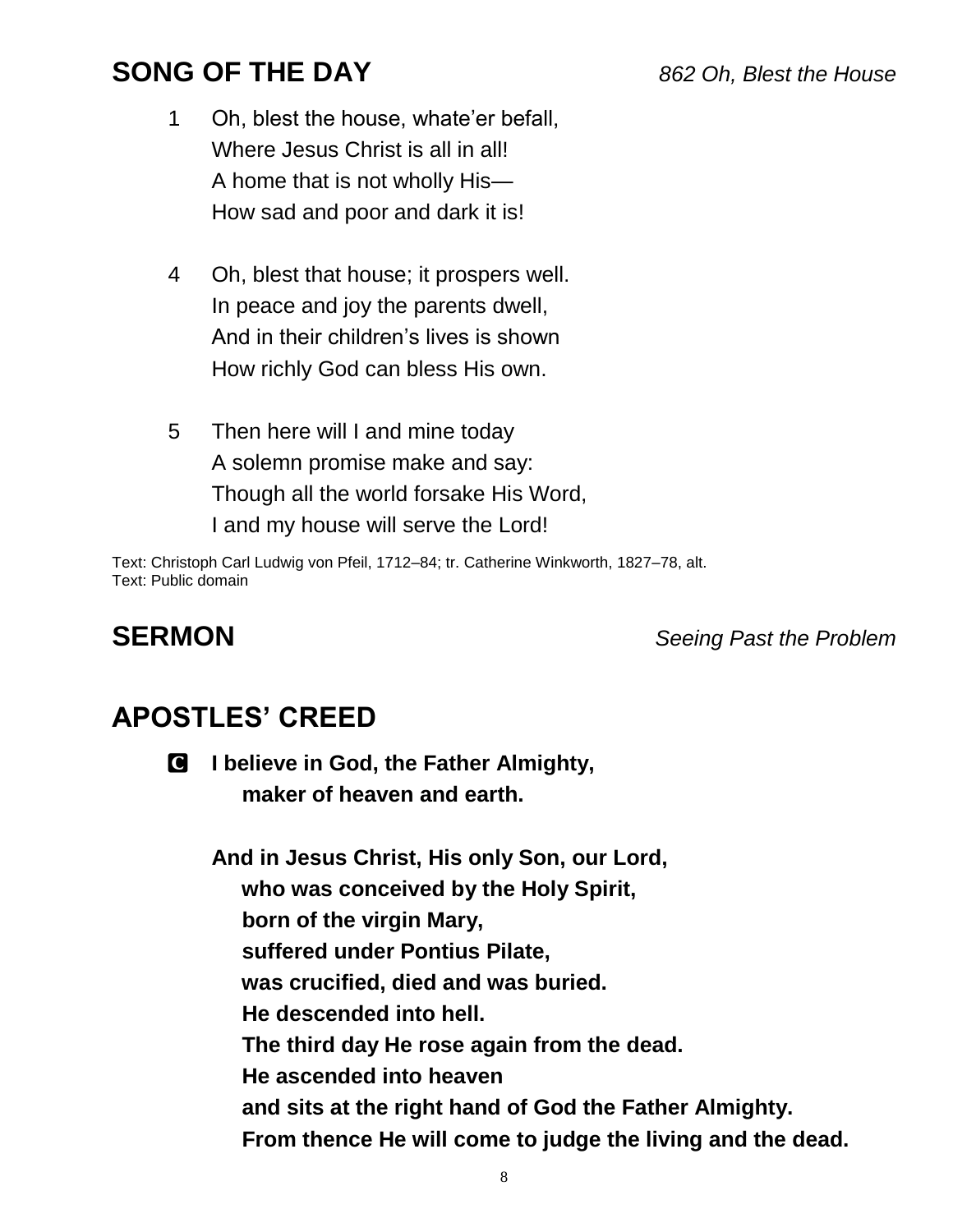**I believe in the Holy Spirit, the holy Christian Church, the communion of saints, the forgiveness of sins, the resurrection of the body,** and the life  $\div$  everlasting. Amen.

#### **OFFERING**

#### **TEACHER RECOGNITION** *Maggie Sherly and Trudy Kirsch*

#### **PRAYER OF THE CHURCH**

#### **LORD'S PRAYER**

- $\boxed{\mathbf{P}}$  Together we pray our family prayer:
- C **Our Father who art in heaven, hallowed be Thy name, Thy kingdom come, Thy will be done on earth as it is in heaven; give us this day our daily bread; and forgive us our trespasses as we forgive those who trespass against us; and lead us not into temptation, but deliver us from evil. For Thine is the kingdom and the power and the glory forever and ever. Amen.**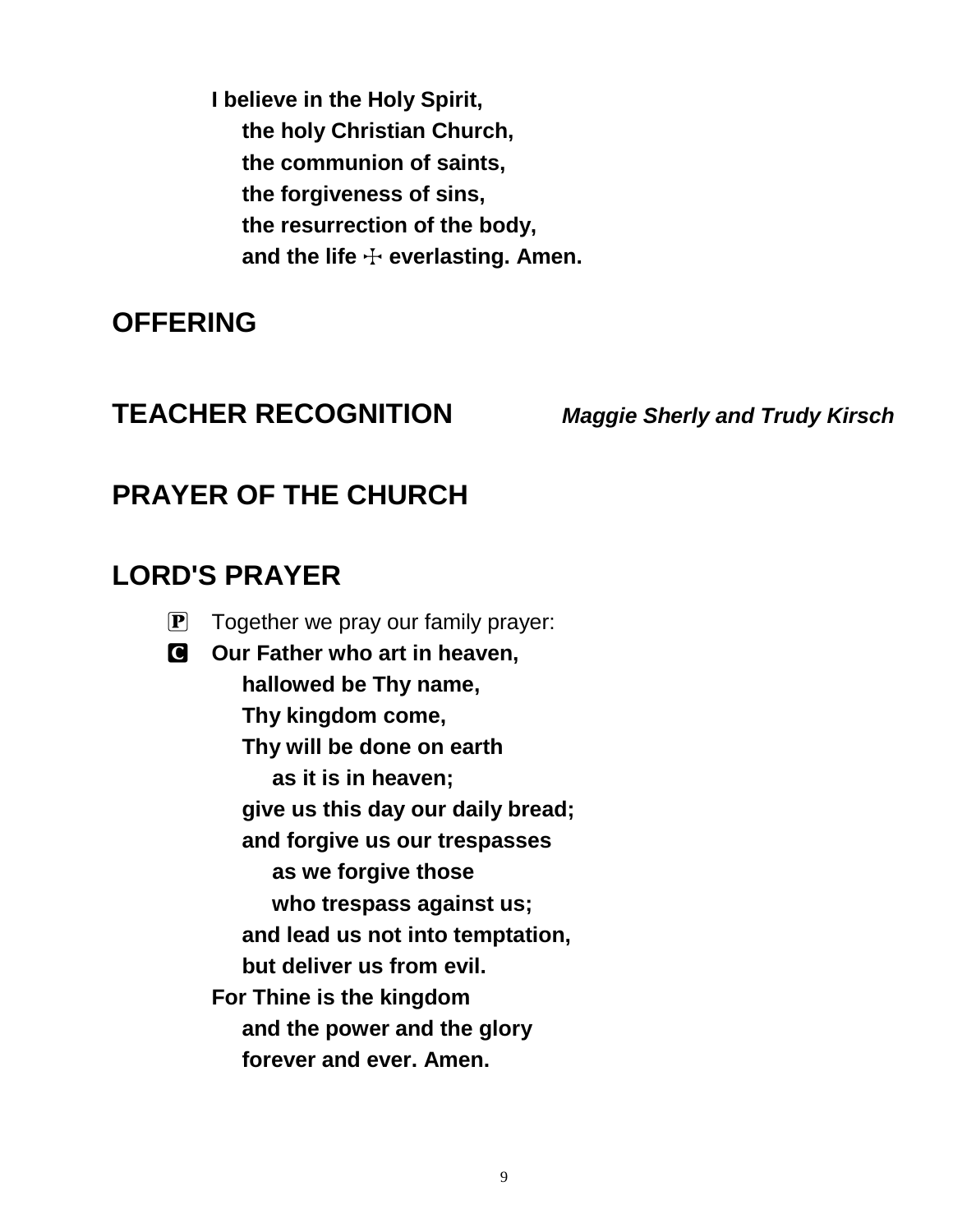## **THE WORDS OF OUR LORD**

 $\mathbf{P}$  Our Lord Jesus Christ, on the night when He was betrayed, took bread, and when He had given thanks, He broke it and gave it to the disciples and said: "Take, eat; this is My  $\pm$  body, which is given for you. This do in remembrance of Me."

In the same way also He took the cup after supper, and when He had given thanks, He gave it to them, saying: "Drink of it, all of you; this cup is the new testament in My  $\pm$  blood, which is shed for you for the forgiveness of sins. This do, as often as you drink it, in remembrance of Me."

## **PAX DOMINI**

- $\mathbf{P}$  The peace of the Lord be with you always.
- C **And also with you.**

## **AGNUS DEI**

C **Lamb of God, You take away the sin of the world Have mercy on us**

**Lamb of God, You take away the sin of the world Have mercy on us**

**Lamb of God, You take away the sin of the world Grant us peace Grant us peace**

Text: John Strege

## **DISTRIBUTION**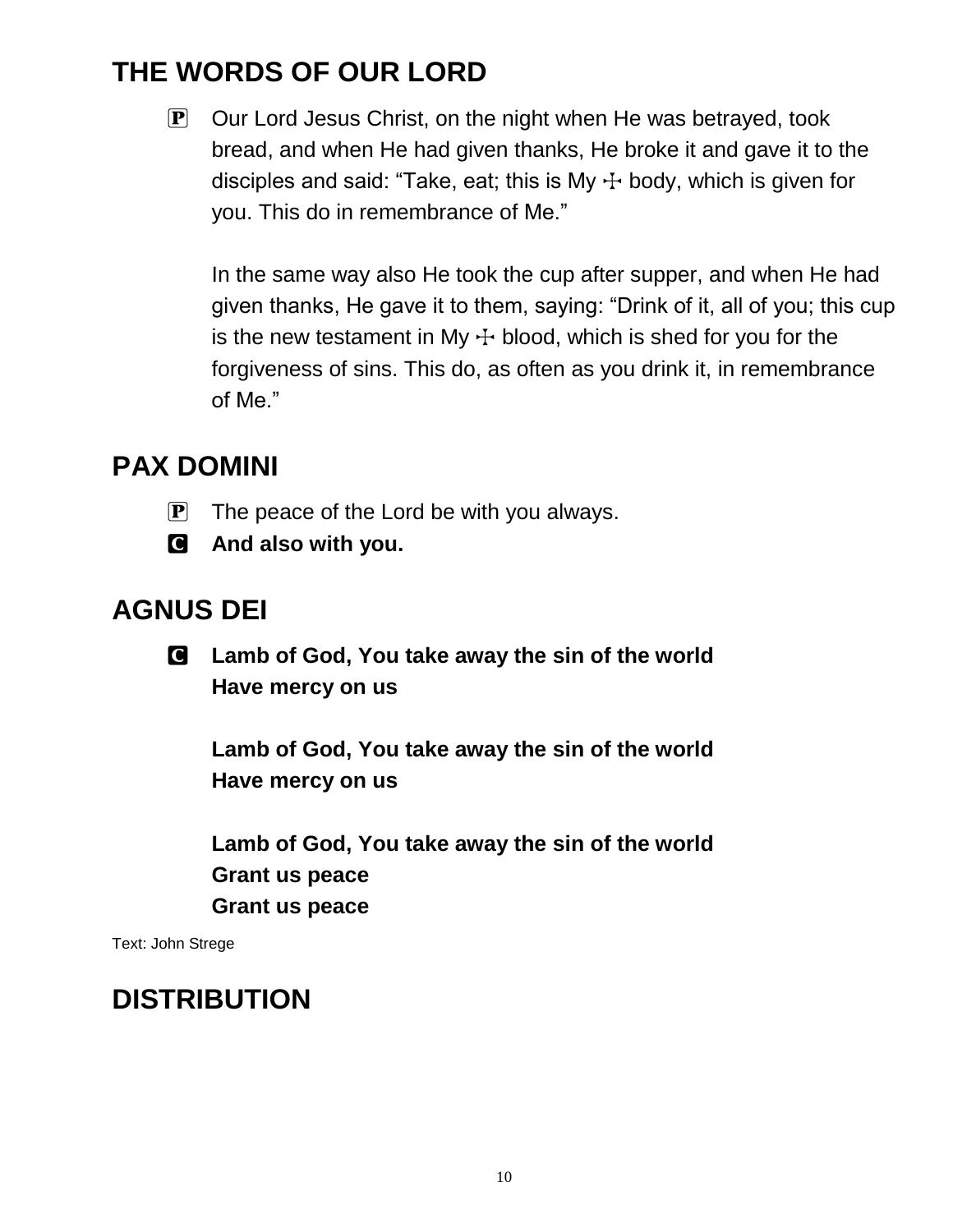#### **DISTRIBUTION SONG** *Alleluia*

Alleluia, Alleluia Alleluia, Alleluia Alleluia, Alleluia Alleluia, Alleluia!

He's My Savior, He's My Savior He's My Savior, He's My Savior He's My Savior, He's My Savior He's My Savior, He's My Savior!

He Is Worthy, He Is Worthy He Is Worthy, He Is Worthy He Is Worthy, He Is Worthy He Is Worthy, He Is Worthy!

He Is Risen, He Is Risen He Is Risen, He Is Risen He Is Risen, He Is Risen He Is Risen, He Is Risen!

I Will Praise Him, I Will Praise Him I Will Praise Him, I Will Praise Him I Will Praise Him, I Will Praise Him I Will Praise Him, I Will Praise Him!

Alleluia, Alleluia Alleluia, Alleluia Alleluia, Alleluia Alleluia, Alleluia!

Text: Public domain

## **DISMISSAL**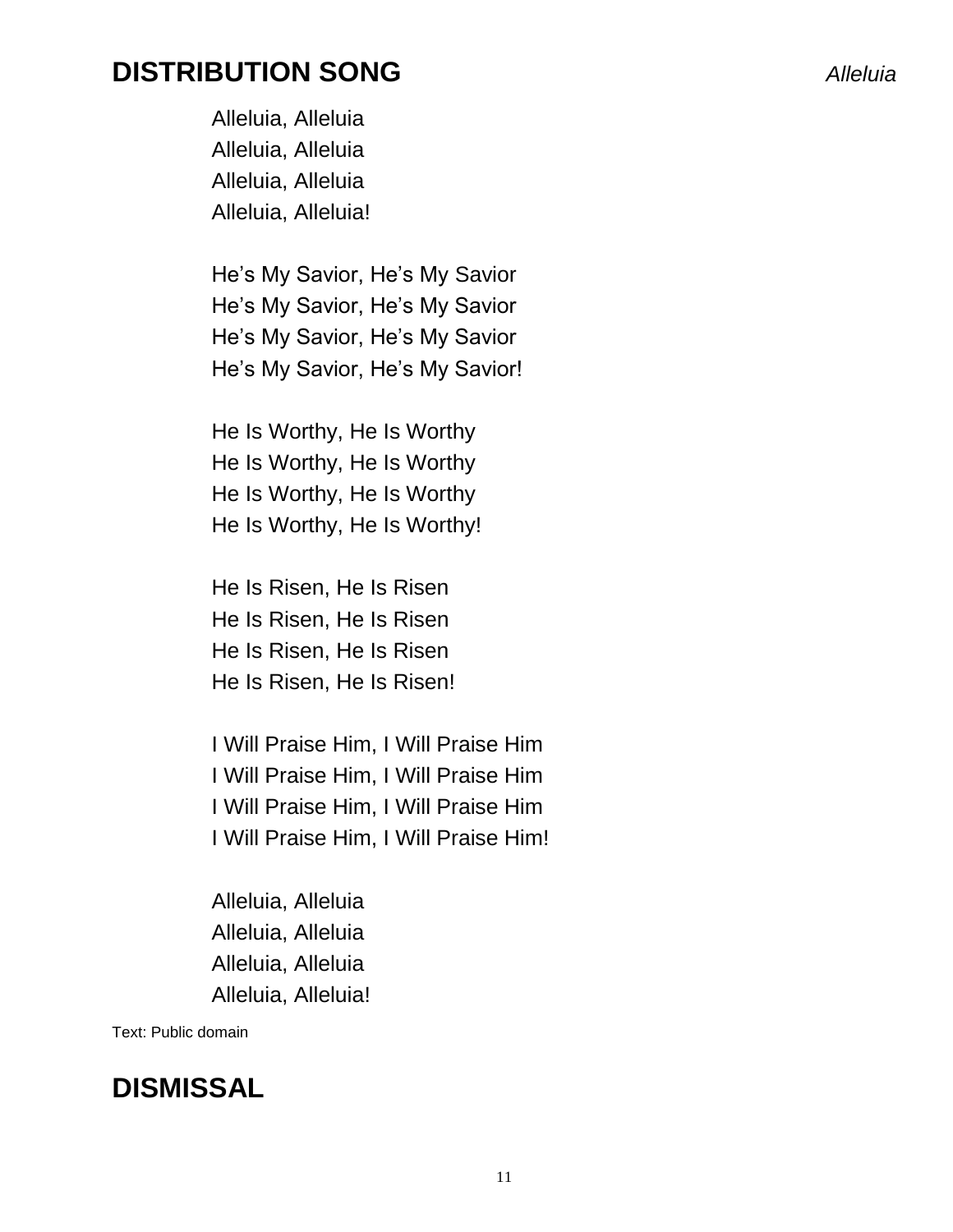## **BENEDICTION**

 $\mathbf{P}$  The Lord bless you and keep you. The Lord make His face shine on you and be gracious to you. The Lord look upon you with favor and  $\pm$  give you peace.

C **Amen.**

## **ANNOUNCEMENTS**

**CLOSING SONG** *All the People Said Amen*

You are not alone - if you are lonely When you feel afraid - you're not the only We are all the same - in need of mercy To be forgiven and be free It's all you got to lean on But thank God it's all you need

And all the people said amen whoa And all the people said amen Give thanks to the Lord for His love never ends And all the people said amen

If you're rich or poor - well it don't matter Weak or strong - you know love is what we're after We're all broken - but we're all in this together God knows we stumble and fall And He so loved the world He sent His Son to save us all

And all the people said amen whoa And all the people said amen Give thanks to the Lord for His love never ends And all the people said amen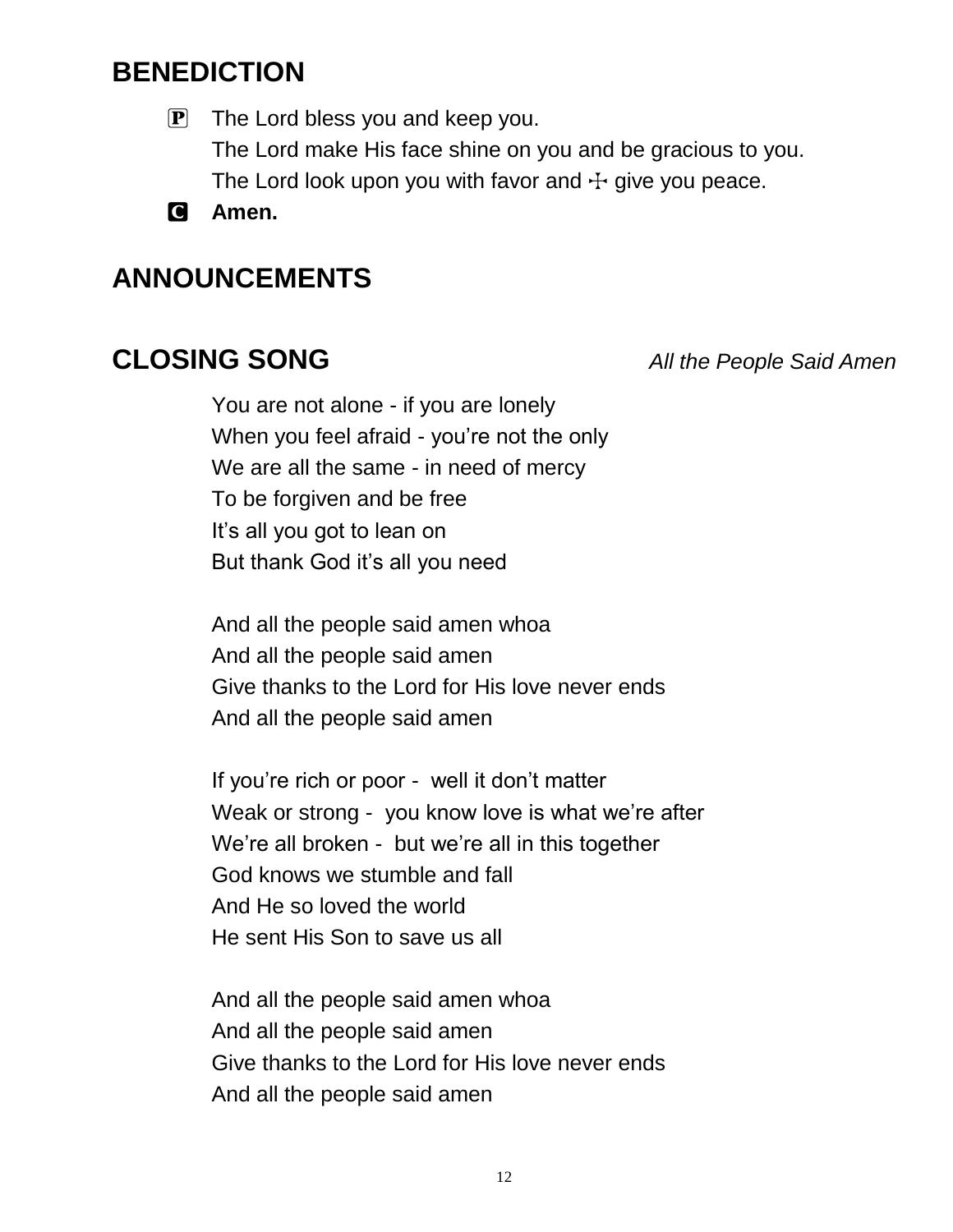Blessed are the poor in spirit who are torn apart Blessed are the persecuted and the pure in heart Blessed are the people hungry for another start For theirs is the kingdom - the kingdom of God

And all the people said amen whoa And all the people said amen Give thanks to the Lord for His love never ends And all the people said amen

And all the people said amen whoa And all the people said amen Give thanks to the Lord for His love never ends And all the people said amen And all the people said amen

Text: Trevor Morgan

Text: © 2013 CCLI CCLI Song # 6518275 Matt Maher | Paul Moak | Trevor Morgan © 2013 Universal Music - Brentwood Benson Publishing (Admin. by Brentwood-Benson Music Publishing, Inc.) Thankyou Music (Admin. by Capitol CMG Publishing) Valley Of Songs Music (Admin. by Capitol CMG Publishing) Trevor Morgan Music For use solely with the SongSelect Terms of Use. All rights reserved. www.ccli.com CCLI License # 296521 . Used by permission: CCLI no. 296521

# **ACKNOWLEDGMENTS**

Creative Worship for the Lutheran Parish, Series C, Quarter 3. Copyright ©

2022 Concordia Publishing House.

All rights reserved. Used by permission.

## **ACKNOWLEDGMENTS**

Unless otherwise indicated, Scripture quotations are from the ESV® Bible (The Holy Bible, English Standard Version® ), copyright © 2001 by Crossway, a publishing ministry of Good News Publishers. Used by permission. All rights reserved.

Created by Lutheran Service Builder © 2022 Concordia Publishing House.